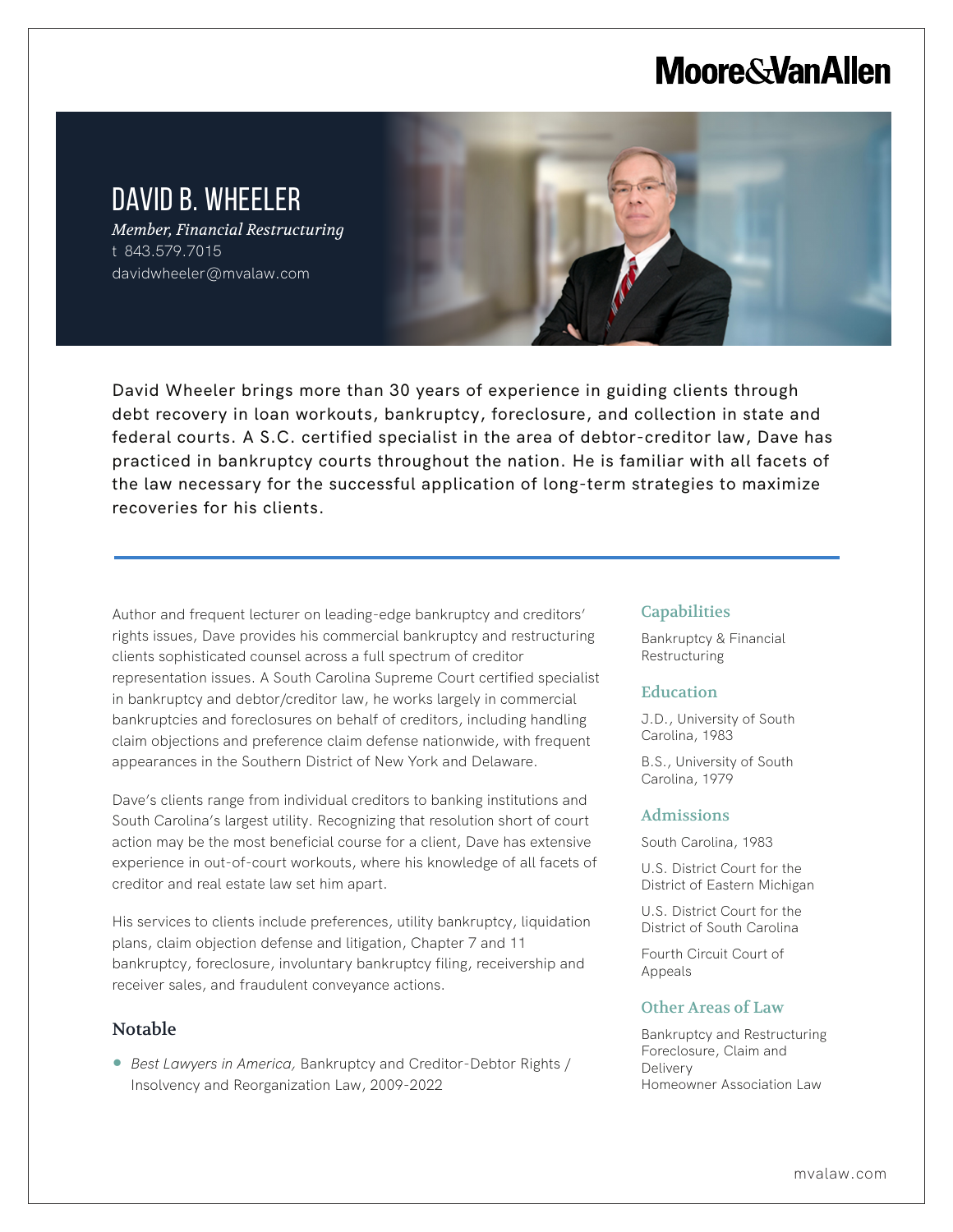# **Moore&VanAllen**

### David B. Wheeler

- *Best Lawyers in America, Charleston Bankruptcy and Creditor-Debtor Rights / Insolvency and* Reorganization Law "Lawyer of the Year," 2022
- *South Carolina Super Lawyers,* 2008-2022
- *Charleston Business Magazine* 2021 Legal Elite, Bankruptcy and Creditors Rights, 2021
- Member, Avoidance Actions Advisory Sub-Committee to the American Bankruptcy Institute to Study the Reform of Chapter 11
- Member, South Carolina Law Institute committee revising non-profit corporation framework
- Former Board Member, South Carolina Supreme Court Bankruptcy and Debtor/Creditor Law Specialization Board
- Former Member, American Bankruptcy Institute Board of Directors

### Affiliations

- Certified Specialist: Bankruptcy Law, Debtor-Creditor Law, Supreme Court of South Carolina
- South Carolina Bar Association
- South Carolina Bankruptcy Law Association
- Former Board of Directors, American Bankruptcy Institute (2008-2014)
- Former Board Member, South Carolina Supreme Court Bankruptcy and Debtor/Creditor Law Specialization Board
- Law Clerk to Honorable William M. Catoe, Jr., United States Magistrate, District of South Carolina, 1983-1984; Honorable J. Robert Martin, United States District Senior Judge, District of South Carolina, 1984

### Representative Experience

- Represented petitioning creditors in involuntary Chapter 11
- Represented law firm against co-counsel's Chapter 11 case
- Represented seller/landlord against restaurant debtor in Chapter 11
- Represented franchisor against franchisee debtor in Chapter 11
- Represented seller/secured creditor against supermarket Chapter 11 debtor
- Represented utility against coal supplier debtors in Chapter 11
- Represented senior secured lender in transition and sale of second-tier auto supplier in non-judicial workout and involuntary bankruptcy
- Represented limited partner in acquisition of controlling interest of alternative energy supplier
- Represented utility supplier and purchaser in negotiation and recovery of \$9.5 million contract rejection claim